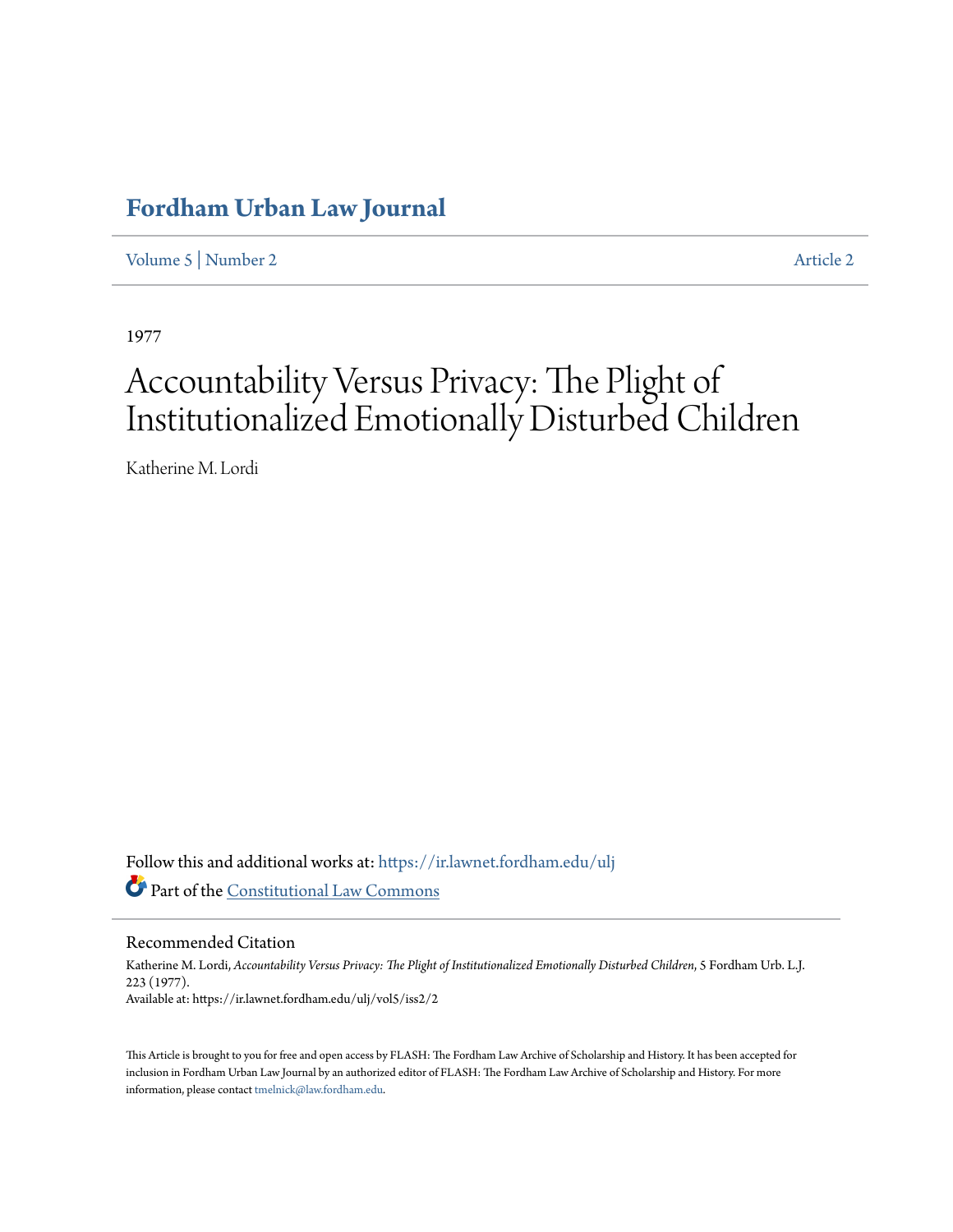### ACCOUNTABILITY **VERSUS** PRIVACY: THE PLIGHT OF INSTITUTIONALIZED EMOTIONALLY DISTURBED CHILDREN

*Katherine M. Lordi\**

#### **I. Introduction**

Recent disclosures of scandal in the operation and management of custodial health care institutions' have led to renewed fervor for public accountability of such institutions.<sup>2</sup> While the public's "need to know" is a helpful tool in preventing future Willowbrook-type scandals, it must be balanced against the institutionalized patient's right to be free from unwarranted invasions of privacy. Recognition of the responsibilities of institutional directors and public funding officials as public trustees would be a development as commendable as it is overdue. However, no attempts have been made to determine the extent of such responsibility; the public's demand is potentially one of accountability for its own sake.

**A** twofold task must be confronted. First, the limits of institutional and managerial accountability must be defined. Second, the public's need to know must be balanced with a respect for the patient's personal privacy and material needs. This Article will examine the individual's right to privacy in relation to the state's interest in a smoothly-functioning system of mental health care for minors, in order to elicit some general guidelines for institutional accountability.

**<sup>\*</sup>** A.B., Trinity College (Washington, **D.C.); J.D.,** Fordham University School of Law. Member of the New Jersey Bar. Ms. Lordi serves as counsel to Mount Saint Joseph's Children's Center, Totowa, New Jersey.

*<sup>1.</sup>* See, e.g., Morales v. Turman, **383** F. Supp. **53 (E.D.** Tex. 1974), rev'd *on other grounds,* **535 F.2d** 864 (5th Cir. **1976);** Welsch v. Likins, **373** F. Supp. **487 (D.** Minn. 1974); New York State Ass'n for Retarded Children, Inc. v. Rockefeller, **357** F. Supp. **752 (E.D.N.Y. 1973);** Wyatt v. Stickney, 344 F. Supp. **373** (M.D. Ala. **1972),** *modified sub nom.* Wyatt v. Aderholt, **503 F.2d 1305** (5th Cir. 1974); **NEW YORK STATE MORELAND ACT COMM'N, REGULATING NURSING HOME CARE: THE PAPER TIGERS** 2-4 **(1975).** *See also* N.Y. Times, Mar. **9, 1975,** at **30,** col. **1;** Feb. 22, **1975,** at **13,** col. **1;** Jan. 21, **1975,** at 20, col. **1;** Jan. 12, **1975,** at 40, col. **3;** Sept. **6,** 1974, at **1,** col. **1.**

<sup>2.</sup> *See, e.g.,* N.Y. Pua. **HEALTH LAW §** 2807-a (McKinney Supp. **1976) (requiring certification of financial statements and financial information for all nursing homes); NEW YORK STATE MORELAND ACT COMM'N, LONG TERM CARE REGULATION: PAST LAPSES, FUTURE PROSPECTS 40-87 (1976).**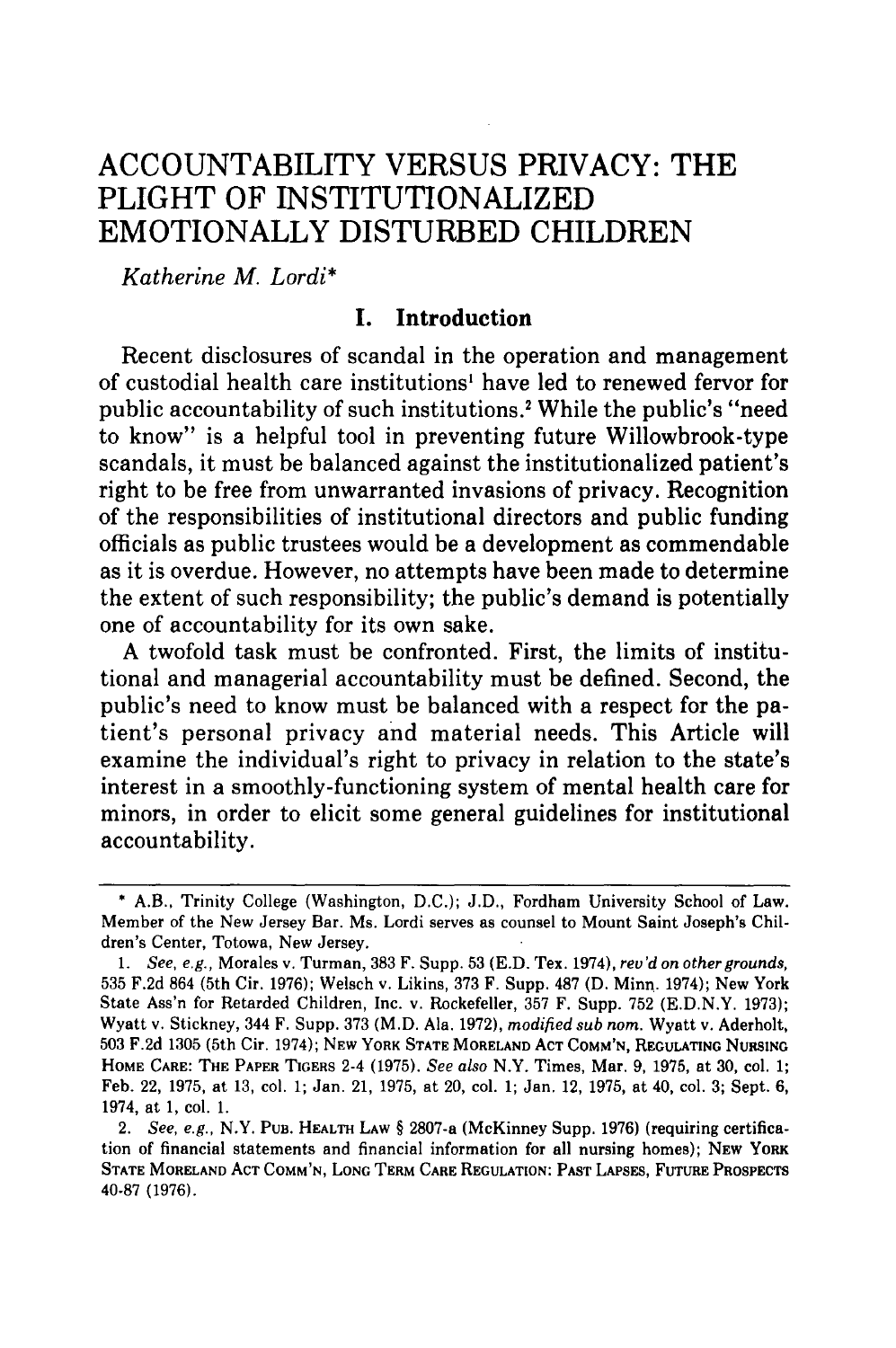#### **II.** Rights in Conflict: **A** Case Study

Recent developments in the supervision of New Jersey institutions underscore the tension between the rights of patients and the duty of public funding officials to account for disbursements made from the public treasury. The New Jersey Department of Institutions and Agencies (DIA), which has statutory authority to inspect all custodial health care facilities within the state,<sup>3</sup> recently initiated procedures for evaluation of the quality of care delivered **by** residential treatment centers for emotionally disturbed children.<sup>4</sup>

In addition to the jurisdiction and power conferred upon the commissioner over the institutions and noninstitutional agencies named in section **30:1-7** of this Title, he shall have supervision over all institutions and organizations, whether county, municipal, public or private, to which payments are made from the treasury of the State, directly or indirectly, for or on account of the board and maintenance of any persons admitted or committed thereto, with the right of visitation and inspection at any and all times, for the purpose of determining the conditions, circumstances and surroundings under which such persons so admitted or committed are lodged, boarded, cared for and maintained. In the execution of this power any member of the State board, the commissioner, or his duly authorized agent, shall have the right of admission to all parts of any building or buildings in which such persons are lodged, cared for or treated, as often as may be necessary. The books, records and accounts of such institution or organization shall be open to his inspection, or for inspection and audit **by** the State Auditor, or any of his subordinates, in so far as they relate to the receipt and expenditure of State moneys, in order to determine whether the amount so paid **by** the State is a proper charge, which question the commissioner shall determine, and also to determine whether such persons so admitted or committed are properly and adequately boarded, lodged, treated, cared for and maintained. The extent and results of such supervision and inspection shall be included in the annual or any special report of the commissioner with such recommendations [as] he may deem necessary.

Recently, **DIA** was divided into two departments: the Department of Corrections; and the Department of Human Services.

4. **N.J. STAT. ANN.** § **30:1-15** (West Supp. **1976)** provides:

The commissioner and the State board shall have the power of visitation and inspection of all county and city jails or places of detention, county or city workhouses, county penitentiaries, county mental and tuberculosis hospitals, poor farms, almshouses, county and municipal schools of detention, and privately maintained institutions and noninstitutional agencies for the care and treatment of the mentally ill, the blind, the deaf, the mentally retarded, or other institutions, and noninstitutional agencies conducted for the benefit of the physically and mentally defective, or the furnishing of board, lodging or care for children. The commissioner or his duly authorized agent, and any member of the State board shall be admitted to any and all parts of any such institutions at any time, for the purpose of inspecting and observing the physical condition thereof, the methods of management and operation thereof, the physical condition of the inmates, the care, treatment and discipline thereof, and also to determine whether such persons so admitted or committed are properly and ade-

<sup>3.</sup> N.J. **STAT. ANN. §** 30:1-14 (West Supp. 1976) provides: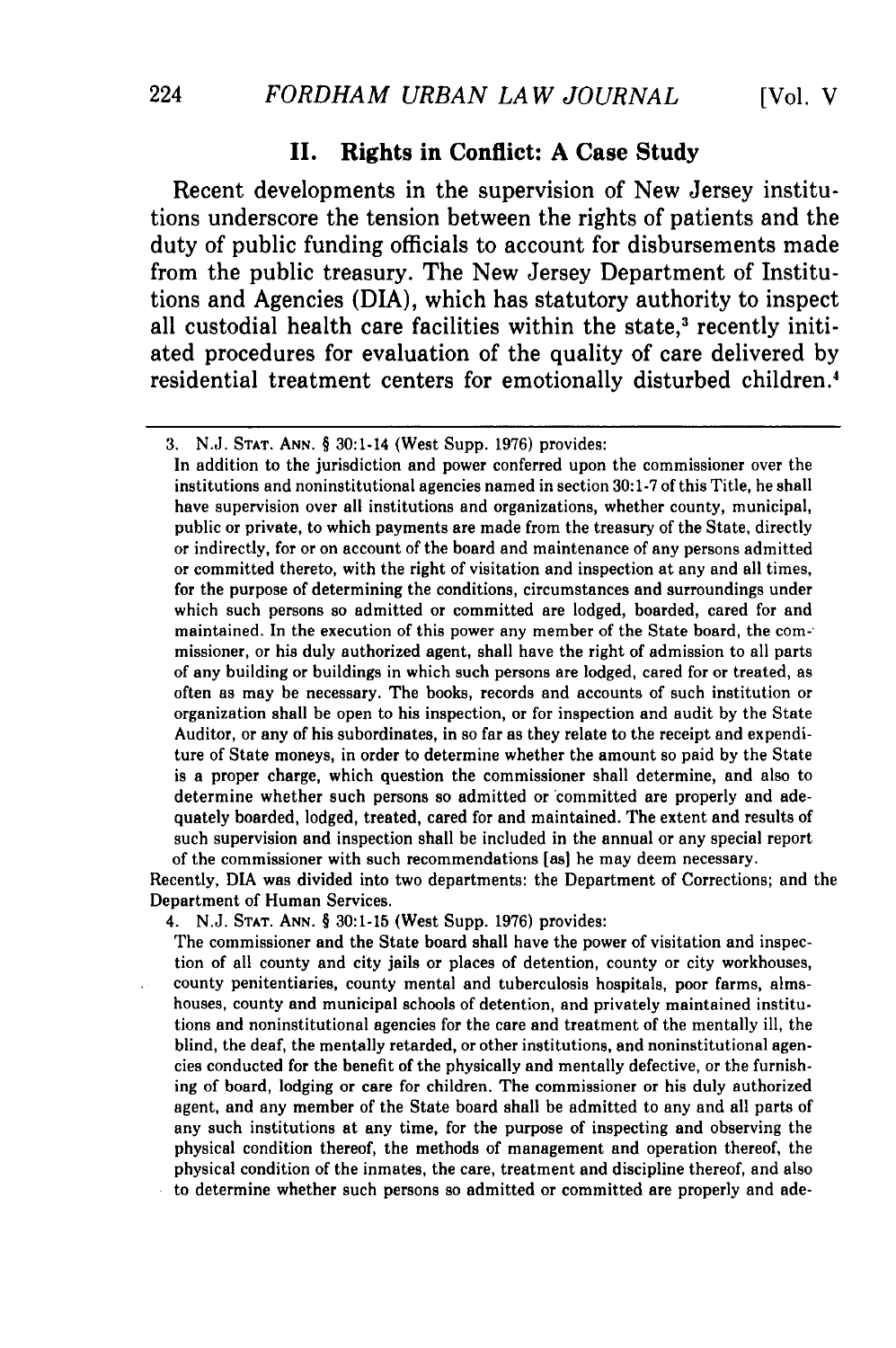Included in these procedures are mandatory interviews of resident children **by** a professional evaluation team. The **DIA** maintains that such interviews are an essential means of discovering potential abuses within the institution.' While an interview, however brief, may not seem to constitute a significant deprivation of personal rights, the children's severe emotional and psychological disturbances render the state procedure far from innocuous. The children's emotional and psychological well-being is thus set off against the DIA's concept of its own duty to account for the disbursement of public funds.

Emotionally disturbed youngsters who are placed in residential treatment centers have frequently been referred to the facility **by** a court or court-related agency.<sup>6</sup> Such children are painfully aware

It is interesting to note that while two procedures are specifically authorized- inspection of facilities and review of financial records-no mention is made regarding interview of residents. In light of the principle that an administrative agency is a creature of statute and possesses only those powers which are statutorily bestowed, *In* re Guardianship of C., 98 N.J. Super. 474, 494 (Union Co. Juv. Dom. Rel. Ct. 1967), the DIA's authority to compel resident interviews is questionable. Neither the bill's legislative history nor the statement of purpose which accompanied it indicates any intent to permit such interviews. *See* 1968 N.J. Laws ch. 85 (current version at N.J. **STAT. ANN.** § 30:1-15 (West Supp. 1976)).

5. Robert B. Nicholas, Acting Chief of the Bureau of Residential Services of the DIA's Division of Youth and Family Services (DYFS) recently described the objectives of the evaluation procedure to be:

1. To improve the effectiveness of institutional placements by providing the District Offices of the [DYFSI with improved information on the types and levels of treatment currently provided by child care agencies;

2. To provide the Bureau [of Residential Services] with improved programmatic and fiscal information as part of an effort to set more equitable reimbursement rates for agencies providing quality care;

3. To gather information for use by the Division [of Residential Services] in improving contract and fiscal accountability for all agencies receiving placements;

4. To provide the Division [of Residential Services] with information for use in developing programmatic and fiscal standards;

5. To assess the effectiveness of current expenditures for treatment; and

6. To increase the level of federal financial participation.

Letter from Robert B. Nicholas to Rev. Robert J. vitello, Director of Mount Saint Joseph's Children's Center, Totowa, N.J. (April 19, 1976).

6. For example, in New Jersey, the DIA's DYFS is the state agency responsible for dealing with child welfare problems. N.J. **STAT. ANN.** § 30:4C-2 (West Supp. 1976). The DYFS refers children to various institutions and out-patient facilities when the courts or non-legal authorities have deemed such children to be in need of specified services or supervision.

quately boarded, lodged, treated, cared for and maintained. The commissioner and the State board may make such report with reference to the result of such observation and inspection and recommendation with reference thereto, as they may determine.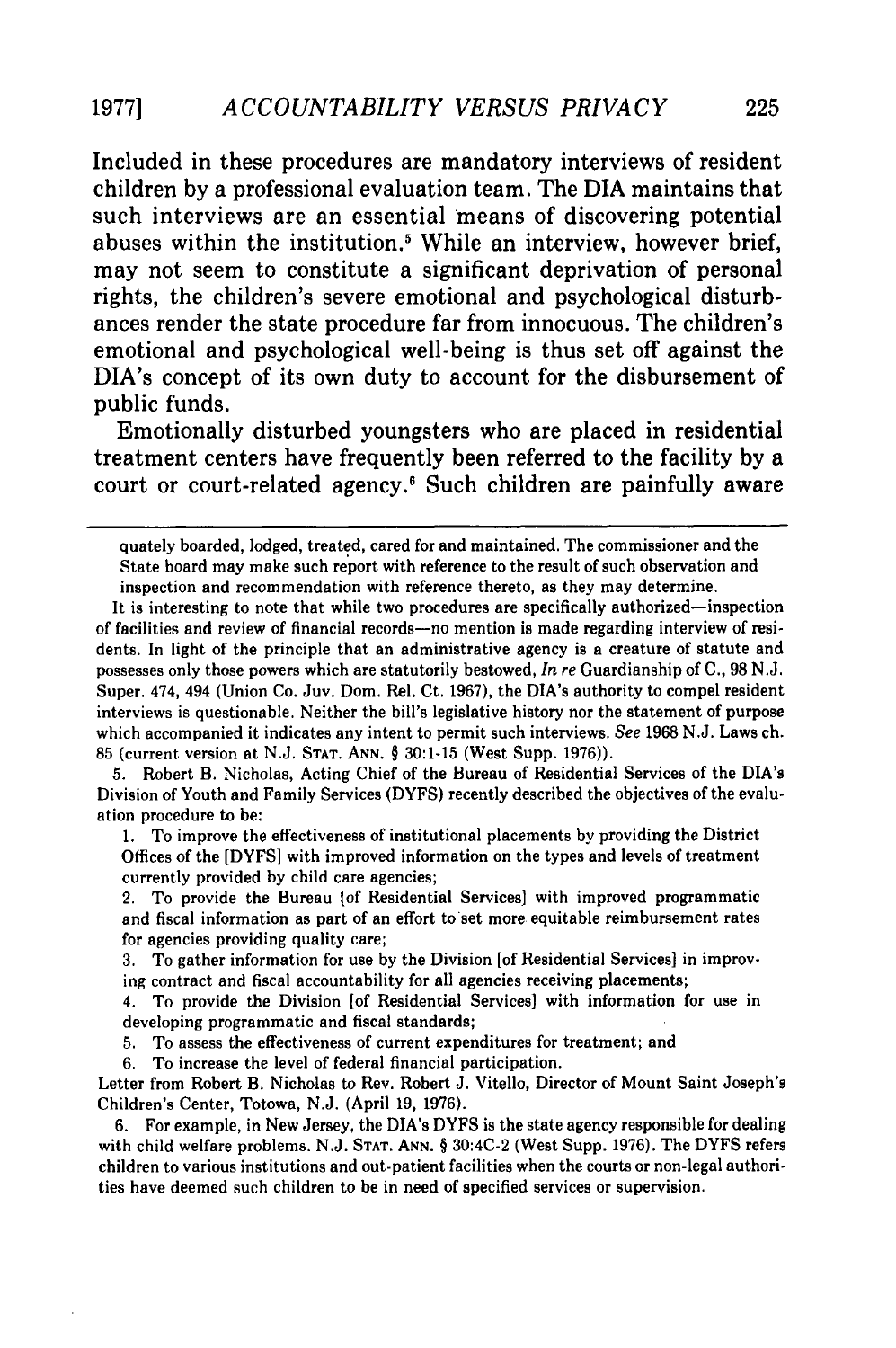that their existence and well-being are closely entwined in state operations; before the children are admitted to a residential treatment center, they have usually been interviewed, analyzed and observed **by** several physicians, psychologists and social workers. Often, such children have spent a substantial portion of their lives in other institutions or foster homes, and have endured many experiences foreign to the average American child. Alleviation of their emotional problems depends on an effective and continuous course of treatment, and courts have repeatedly upheld the child's right to receive such treatment.7 Official intervention **by** state examiners endangers the efficacy and continuity of such treatment.<sup>8</sup>

7. The leading case in this area is Wyatt v. Stickney, 344 F. Supp. 373 (M.D. Ala. 1972), *modified sub nom.* Wyatt v. Aderholt, 503 F.2d 1305 (5th Cir. 1974). In response to evidence which portrayed disgraceful conditions in Alabama state institutions for some five thousand retarded children, the district court imposed elaborate standards designed to improve living conditions, disciplinary policies, staffing ratios, and other facets of institutional management. The Court of Appeals for the Fifth Circuit upheld these standards, adding that, "[T]he provision of treatment to those the state has involuntarily confined in mental hospitals is necessary to make the state's actions in confining and continuing to confine those individuals constitutional. That being the case, the state may not fail to provide treatment for budgetary reasons alone." 503 F.2d at 1315. Where all patients in an institution are subject to similar restrictions on personal freedom, the voluntariness of placement is presumably not a material factor. Developments similar to *Wyatt* have occurred with regard to juvenile detention. See Nelson v. Heyne, 491 F.2d 352 (7th Cir. 1974); Morales v. Turman, 364 F. Supp. 166 (E.D. Tex. 1973); Martarella v. Kelley, 359 F. Supp. 478 (S.D.N.Y. 1973); Inmates of Boys' Training School v. Affleck, 346 F. Supp. 1354 (D.R.I. 1972); *see also* Burt, *Developing Constitutional Rights of, in, and for Children,* 39 **LAW** & CONTEMP. PROB. **118** (Summer 1975); Symposium, *The Right* to *Treatment,* 57 GEO. L.J. 673 (1969); Comment, *Wyatt v. Stickney and the Right of the Civilly Committed Mental Patients to Adequate Treatment,* 86 HARV. L. **REV.** 1282 (1973); Note, *The Nascent Right to Treatment,* 53 VA. L. REv. 1134 (1967); Note, *Civil Restraint, Mental Illness, and the Right to Treatment,* 77 YALE L.J. 87 (1967). *But cf.* New York State Ass'n for Retarded Children, Inc. v. Rockefeller, 357 F. Supp. 752, 762 (E.D.N.Y. 1973), where Judge Orrin Judd indicated that while due process "may be an element in the right to protection from harm . . . it does not establish a right to treatment."

8. It must be remembered that children under scrutiny suffer from various types and degrees of emotional disturbances, and may be unable to cope with stressful situations. Yet even children who have experienced no abnormal emotional disturbances display behavioral withdrawal when confronted with unfamiliar persons or situations. One authority notes:

The withdrawal response temporarily removes the child from the feared situation, but the tendency to withdraw becomes stronger each time the child practices this behavior. This defense is therefore often maladaptive, and the child who refuses to cope with stressful situations may eventually become fearful of all problems and stresses, and may never learn to handle adequately the crises that are inevitable in the course of development.

P. **MUSSEN,** J. **CONGER,** and **J. KAGAN, CHILD DEVELOPMENT AND PERSONALITY** 518 (3d ed. 1969).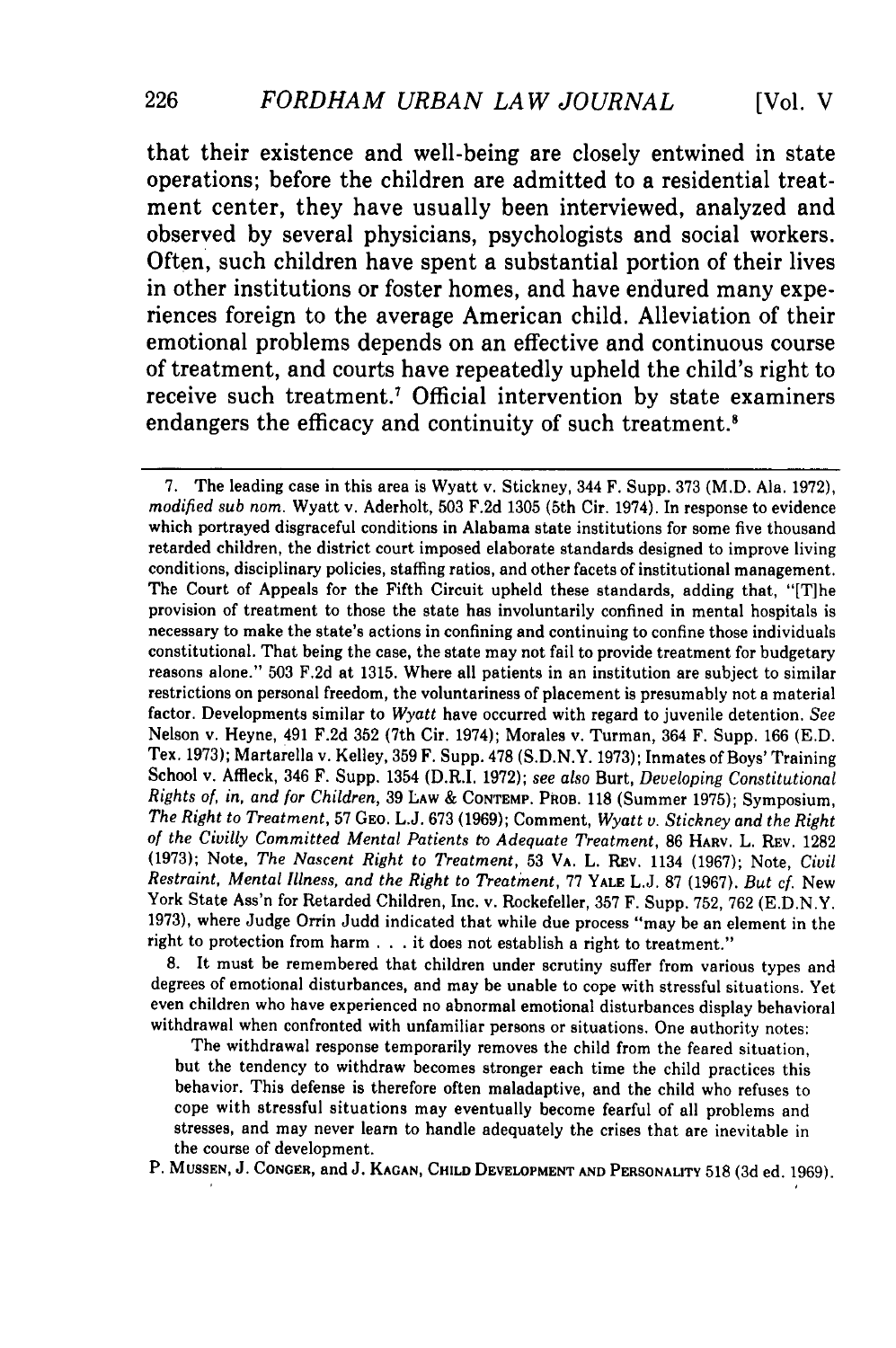To be sure, the DIA is entitled to conduct reasonable investigations to determine the propriety of public expenditures; yet these inquiries must necessarily be limited **by** the child's right to privacy, dignity, and freedom from interference in the therapeutic process. Thus, the state's right to information ends where the child's right of privacy begins.

#### **III. The Parameters of Privacy**

#### **A. Historical Development**

The concept of an individual "right to privacy" was first expounded in **1890** in the now-famous law review article written **by** Samuel D. Warren and Louis D. Brandeis.<sup>10</sup> Examining numerous cases in which relief had been granted on the basis of defamation, invasion of property rights, or an implied contract, Warren and Brandeis concluded that the decisions were based upon a broader principle deserving separate recognition. The result was the emergence of an individual's right to privacy:<sup>11</sup>

The right of property in its widest sense, including all possession, including all rights and privileges, and hence embracing the right to an inviolate personality, affords alone that broad basis upon which the protection which the individual demands can be rested.

The principles enunciated **by** Warren and Brandeis, after surmounting initial resistance in the courts, $12$  eventually gained judi-

10. Warren and Brandeis, *The Right to Privacy*, 4 HARV. L. REV. 193 (1890).

11. *Id.* at 211.

12. New York, the first state to come to grips with the problem, rejected the existence of the right to privacy in Roberson v. Rochester Folding Box Co., 171 N.Y. 538, 64 N.E. 442 (1902), a case involving commercial appropriation of a young lady's photograph without her consent. The decision proved so unpopular that the New York legislature soon enacted a law making it both a misdemeanor and a tort to use a person's photograph or likeness for advertising or trade purposes without the person's written consent. 1903 N.Y. Laws ch. 132, **§§** 1-2.

Repeated exposure to the probing of state investigators might tend to increase the occurrence of at least one form of maladaptive behavior in some institutionalized children.

**<sup>9.</sup>** Prior to **1890,** some courts seemed to be moving toward a recognition of a right to be let alone. *See,* e.g., De May v. Roberts, 46 Mich. **160, 9** N.W. 146 **(1881),** where relief was granted to a woman who complained of a stranger's intrusion upon her childbirth. The court stated, "To the plaintiff the occasion was a most sacred one and no one had a right to intrude unless invited or because of some real and pressing necessity .... The plaintiff *had a legal right to the privacy of her apartment at such a time,* and the law secures to her this right by requiring others to observe it, and to abstain from its violation." *Id.* at 165-66, 9 N.W. at 149 (emphasis added).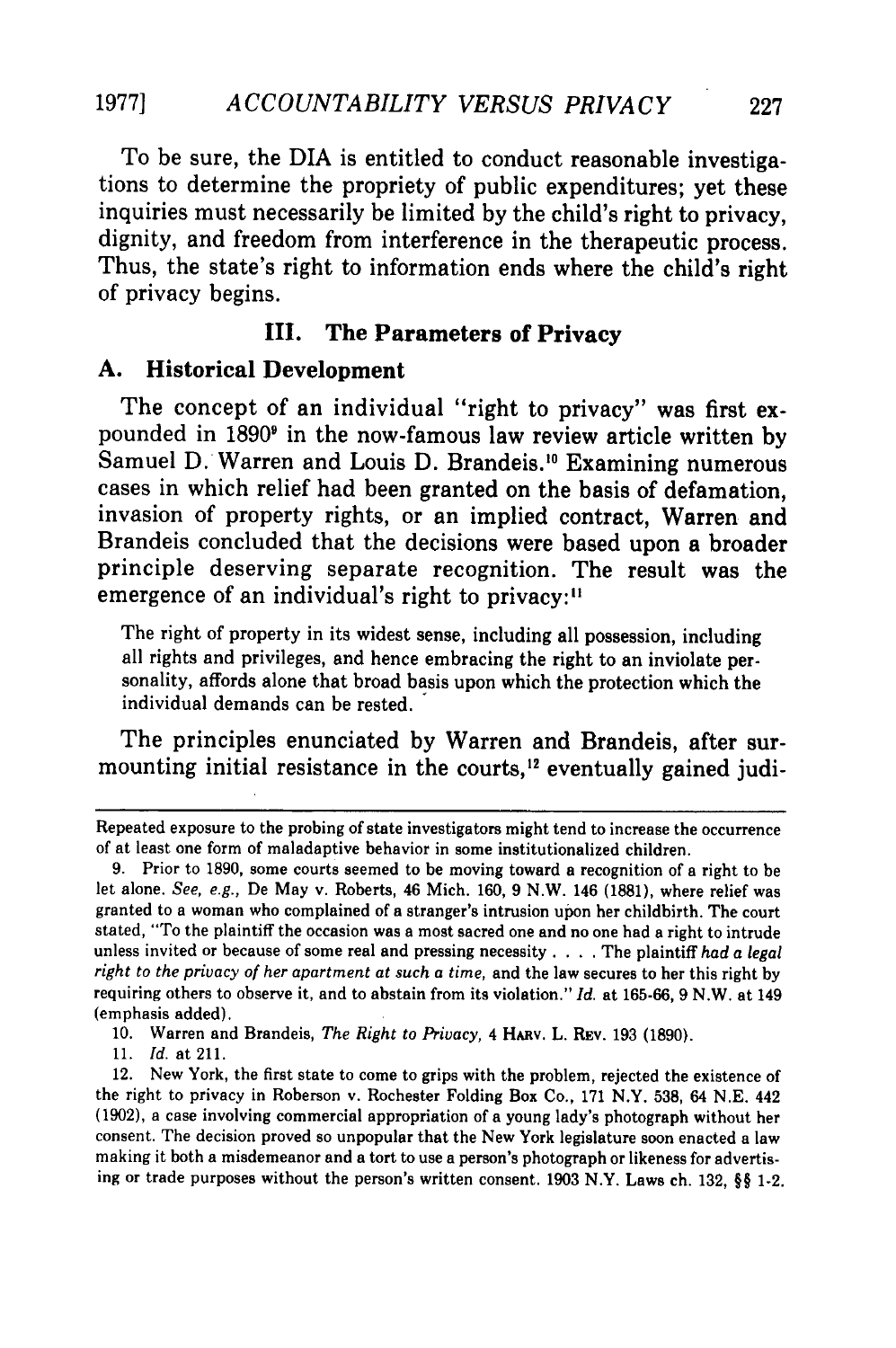cial recognition as a new tort action;<sup>13</sup> yet for decades, this tort was limited to situations arising out of unauthorized appropriation of a person's name or likeness for commercial purposes.'4 Eventually, courts expanded the right to include physical intrusions upon a person's home<sup>15</sup> or upon him in a place of business,<sup>16</sup> electronic eavesdropping,<sup>17</sup> unauthorized public disclosure of private facts,<sup>18</sup> publication of misleading or defamatory information,<sup>19</sup> and peering into windows.<sup>20</sup> The individual's interest in an "inviolate personality"<sup>21</sup> has blossomed into the "substantial right of legal interest"<sup>22</sup> which Brandeis and Warren foresaw.

Recognition of privacy as a fundamental right resulted in part from several challenges to the enforcement of criminal statutes.<sup>23</sup> Several landmark rulings by the Supreme Court<sup>24</sup> have established

14. *See, e.g.,* Flake v. Greensboro News Co., 212 **N.C.** 780, 195 S.E. 55 (1938).

15. *See, e.g.,* Ford Motor Co. v. Williams, 108 Ga. App. 21, 132 S.E.2d 206 (1963); Welsh v. Pritchard, 125 Mont. 517, 241 P.2d 816 (1952).

16. *See, e.g.,* Byfield v. Candler, 33 Ga. App. 275, 125 S.E. 905 (1924); Newcomb Hotel Co. v. Corbett, 27 Ga. App. 365, 108 S.E. 309 (1921).

17. *See, e.g.,* LaCrone v. Ohio Bell Tel. Co., 114 Ohio App. 299, 182 N.E.2d 15 (1961); Roach v. Harper, 143 W.Va. 869, 105 S.E.2d 564 (1958); McDaniel v. Atlanta Coca-Cola Bottling Co., 60 Ga. App. 92, 2 S.E.2d 810 (1939); Rhodes v. Graham, 238 Ky. 225, 37 S.W.2d 46 (1931)..

18. *See, e.g.,* Melvin v. Reid, 112 Cal. App. 285, 297 P. 91 (1931); *see also* Brents v. Morgan, 221 Ky. 765, 299 S.W. 967 (1927).

19. *See, e.g.,* Goldberg v. Ideal Pub. Corp., 210 N.Y.S.2d 928 (Sup. Ct. 1960); Russell v. Marboro Books, 18 Misc.2d 166, 183 N.Y.S.2d 8 (Sup. Ct. 1959); Martin v. Johnson Pub. Co., **157 N.Y.S.2d** 409 (Sup. Ct. 1966). *See also* Wade, *Defamation and the Right of Privacy,* 15 **VAND.** L. REV. 1093 (1962).

20. *See, e.g,* Souder v. Pendleton Detectives, 88 So.2d 716 (La. App. 1956); Moore v. New York Elevated R.R., 130 N.Y. 523, 29 N.E. 997 (1892); Note, *Crimination of Peeping Toms and Other Men of Vision,* 5 ARK. L. REv. 388 (1951).

21. Warren, *supra* note 10, at 205.

22. *Id.* at 205-06, n.1.

23. *See, e.g.,* Mapp v. Ohio, 367 U.S. 643 (1961), where the Court reversed a conviction obtained upon evidence illegally obtained during an unlawful search of defendant's home. The Court expanded the exclusionary rule expressed in earlier cases (Wolf v. Colorado, 338 U.S. 25 (1949); Weeks v. United States, 232 U.S. 383 (1914)), to encompass the individual's "indefeasible right of personal security, personal liberty and private property. **...** 367 U.S. at 647, *quoting* Boyd v. United States, 116 U.S. 616, 630 (1886).

24. *See, e.g.,* Roe v. Wade, 410 U.S. 113 (1973), where the Court ruled that the right to privacy covers a woman's decision to terminate her pregnancy through abortion. The Court stated:

The Constitution does not explicitly mention any right of privacy. In a line of decisions, however, going back perhaps as far as *Union Pacific R. Co. v. Botsford,* 141 U.S. 250, 251 (1891), the Court has recognized that a right of personal privacy, or a guarantee

<sup>13.</sup> Pavesich v. New England Life Ins. Co., 122 Ga. 190, 50 S.E. 68 (1905).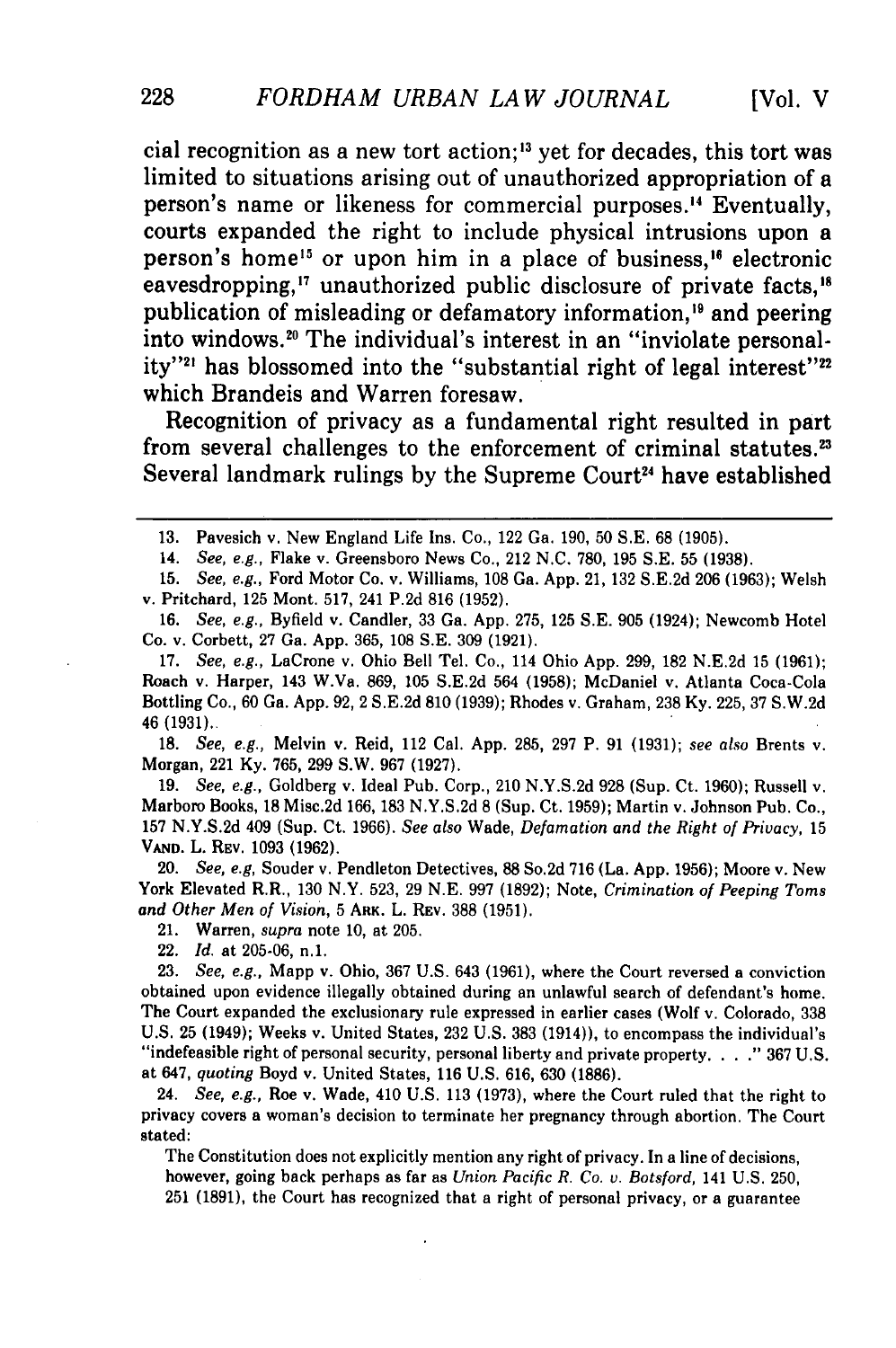the right and granted it constitutional protection; privacy is now recognized as "no less important than any other right carefully and particularly reserved to the people."25 Privacy's stature as a "fundamental liberty" requires the state to show a "compelling state interest" for any infringement on the right.<sup>26</sup>

The right to privacy differs from all other fundamental liberties in that it is not specifically stated in the Constitution. However, the Supreme Court has held the right to be protected **by** the first amendment, $^{27}$  the fourth and fifth amendments, $^{28}$  and ninth amend-

*Id.* at 152-53. *See also* Griswold v. Connecticut, 381 U.S. 479 (1965), where the Court reversed the conviction of a Planned Parenthood League Director for providing married couples with information, instruction and medical advice regarding birth control methods. The Court recognized a "zone of privacy" and held the criminal statutes involved unconstitutional on the principle that "a governmental purpose to control or prevent activities constitutionally subject to state regulation may not be achieved by means which sweep unnecessarily broadly and thereby invade the area of protected freedoms." *Id.* at 485, *quoting* NAACP v. Alabama, 377 U.S. 288, 307 (1964).

25. Mapp v. Ohio, 367 U.S. 643, 656 (1961). **-**

26. The "compelling state interest" rule, which the Court has repeatedly applied during the last decade, prohibits the states from regulating "fundamental liberties" unless a compelling state interest for such regulation can be shown; mere rational purpose will not justify state interference with these rights. *See, e.g.,* Shapiro v. Thompson, 394 U.S. 618 (1969). In addition, regulations which delimit fundamental rights will not be enforced unless they are designed to accomplish the specific goal(s) alleged to be of compelling interest. Kramer v. Union Free School Dist., 395 U.S. 621 (1969). *See also* YWCA v. Kugler, 342 F. Supp. 1048 (D.N.J. 1972), where the court stated that such state intrusions into constitutionally protected areas, including the emerging right to privacy, must be founded on a compelling state interest which overrides private rights. *Id.* at 1072.

27. Stanley v. Georgia, 394 U.S. 557 (1969). *See also* Justice Fortas' dissent in Time, Inc. v. Hill, 385 U.S. 374, 412 (1967):

I do not believe that the First Amendment precludes effective protection of the right of privacy-or, for that matter, an effective law of libel . **. .** . There are great and important values in our society, none of which is greater than those reflected in the First Amendment, but which are also fundamental and entitled to this Court's careful respect and protection. Among these is the right to privacy, which has been eloquently extolled by scholars and members of this Court.

28. *See, e.g.,* Mapp v. Ohio, 367 U.S. 643 (1961), where Justice Clark's majority opinion indicated that, "Since the Fourth Amendment's *right of privacy* has been declared enforceable against the States through the Due Process Clause of the Fourteenth, it is enforceable against them by the same sanction of exclusion as is used against the Federal Government." *Id.* at 655 (emphasis added). *See also* Terry v. Ohio, 392 U.S. 1 (1968); Katz v. United States, 389 U.S. 347 (1967). In Griswold v. Connecticut, 381 U.S. 479 (1965), the Court held that the fifth amendment "enables the citizen to create a zone of privacy which government may not

of certain areas or zones of privacy, does exist under the Constitution. . **.** . These decisions make it clear that only personal rights that can be deemed "fundamental" or "implicit in the concept of ordered liberty" ... are included in this guarantee of personal privacy.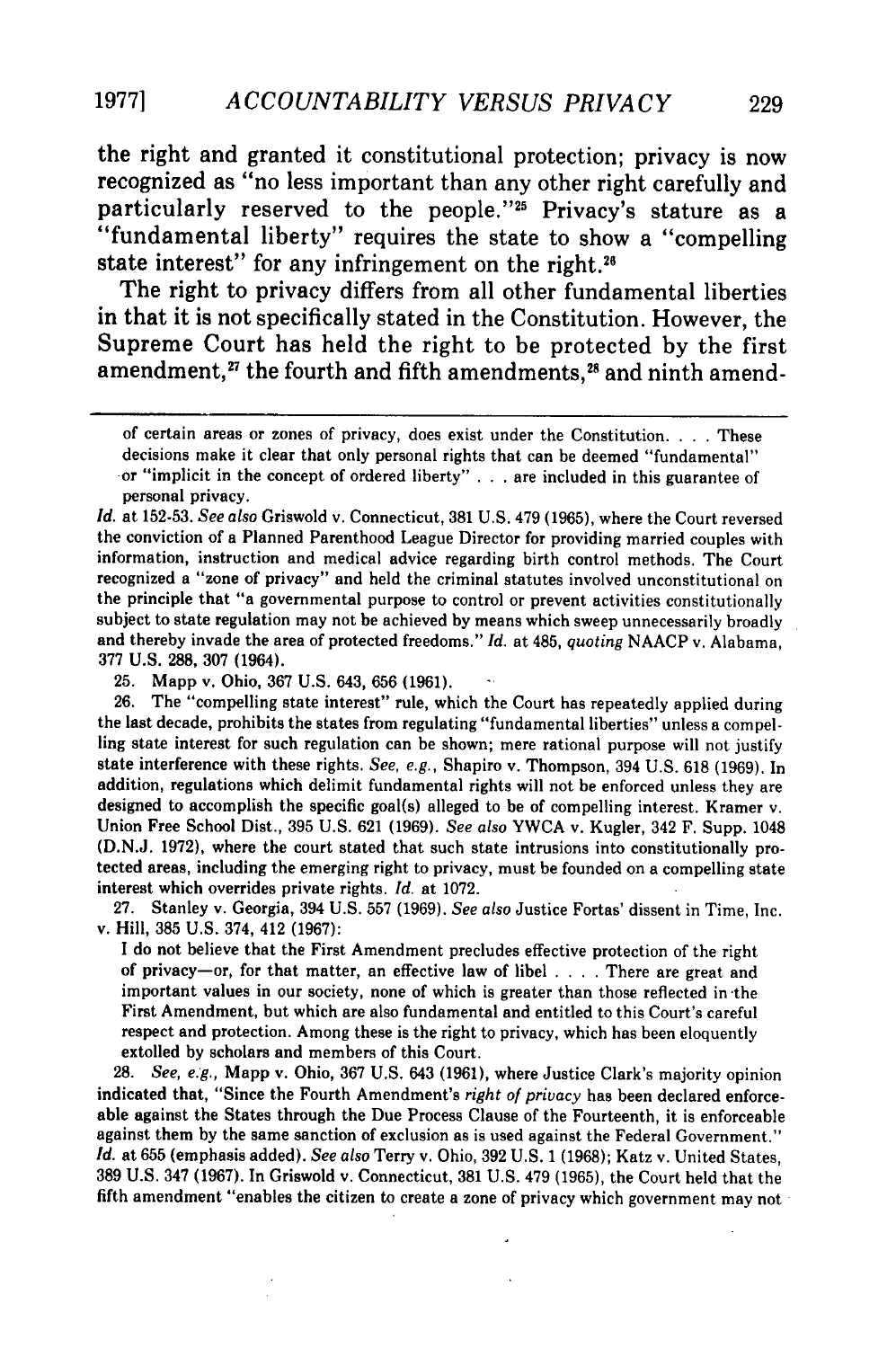ment,<sup>29</sup> the "penumbra" of the Bill of Rights,<sup>30</sup> and the fourteenth amendment.<sup>31</sup>

#### B. **Application to Minors**

Traditionally, courts have not afforded minors the full panoply of rights guaranteed **by** the Constitution. State interests in promoting child welfare have long been thought to justify more pervasive state controls over children's affairs than are permitted in adult matters.<sup>32</sup> However, the Supreme Court has declared that "neither the Fourteenth Amendment nor the Bill of Rights is for adults alone,"33 and has extended many fundamental rights to juveniles.

First amendment rights to free speech and free exercise of religion have been extended to minors on several occasions.<sup>34</sup> The most important basis for this development has been the recognition of children as "persons" within the meaning of the Constitution:<sup>3</sup>

31. *See, e.g.,* Meyer v. Nebraska, 262 U.S. 390 (1923).

32. In Kent v. United States, 383 U.S. 541 (1966), the Court recognized that, "There is evidence **.. .** that there may be grounds for concern that the child receives the worst of both worlds: that he gets neither the protections accorded to adults nor the solicitious care and regenerative treatment postulated for children." *Id.* at 556. Yet several of the Court's own decisions seem to have furthered this problem. *See, e.g.,* McKeiver v. Pennsylvania, 403 U.S. 528 (1971) (juveniles are not constitutionally entitled to jury trials in juvenile court proceedings); Ginsberg v. New York, 390 U.S. 629 (1968) (individual states have the right to adjust the definition of obscenity as applied to minors); Prince v. Massachusetts, 321 U.S. 158 (1944) (the state's power to control public proclamation of religious beliefs was greater over children than over adults).

33. *In re* Gault, 387 U.S. 1, 13 (1967).

34. *See, e.g.,* Tinker v. Des Moines School Dist., 393 U.S. 503 (1969) (the protection of symbolic speech by wearing armbands in protest of the Vietnam war); School Dist. v. Schempp, 374 U.S. 203 (1963) (no compulsory recitation of prayers in public schools); Engle v. Vitale, 370 U.S. 421 (1962) (no compulsory recitation of a "non-denominational" prayer in school); West Virginia State Bd. of Educ. v. Barnette, 319 U.S. 624 (1943) (upholding students' refusal to salute the flag on religious grounds).

35. Tinker v. Des Moines School Dist., 393 U.S. 503, 511 (1969).

230

force him to surrender to his detriment." *Id.* at 484.

<sup>29.</sup> *See* Justice Goldberg's concurring opinion in Griswold v. Connecticut, 381 U.S. 479, 491 (1965):

The Ninth Amendment to the Constitution may be regarded by some as a recent discovery **...** but since 1791 it has been a basic part of the Constitution which we are sworn to uphold. To hold that a right so basic and fundamental and so deep-rooted in our society as the right of privacy in marriage may be infringed because that right is not guaranteed in so many words by the first eight amendments to the Constitution is to ignore the Ninth Amendment and to give it no effect whatsoever.

<sup>30.</sup> Griswold v. Connecticut, 381 U.S. 479 (1965).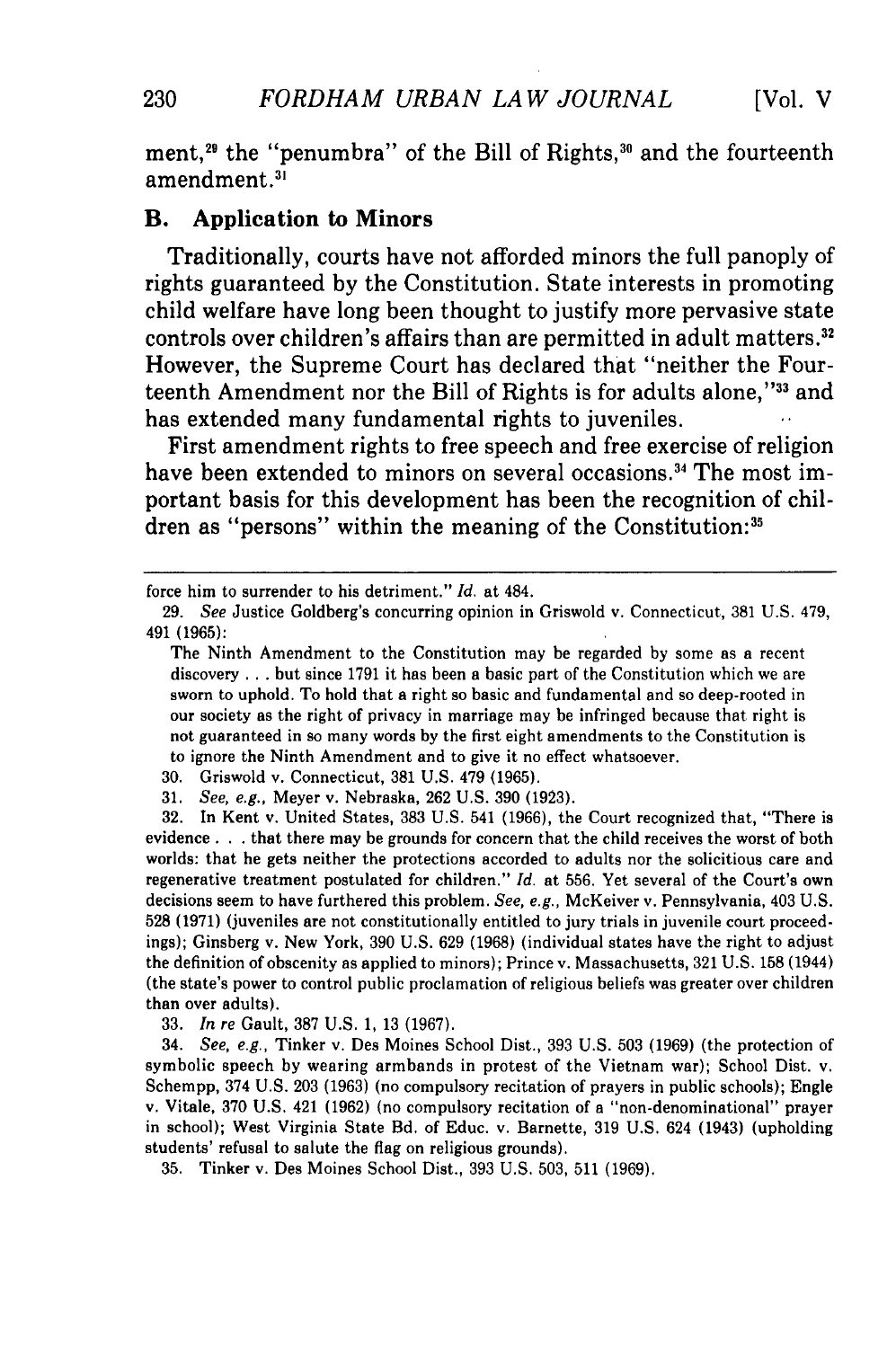School officials do not possess absolute authority over their students. Students in school as well as out of school are "persons" under our Constitution. They are possessed of fundamental rights which the State must respect, just as they themselves must respect their obligation to the State.

In re Gault<sup>36</sup> marked the beginning of a new era in the legal development of children's rights. While a few early cases had recognized some procedural and equal protection rights of children,<sup>37</sup> the *Gault* ruling provided the impetus for additional progress. Fifteen year old Gerald Gault was brought before an Arizona juvenile court and charged with making a lewd telephone call.<sup>38</sup> He was found guilty, and was committed to the State Industrial School as a juvenile delinquent." His parents brought a habeas corpus petition, and challenged the constitutionality of the Arizona Juvenile Code, claiming that it denied their son the benefits of procedural due process. The Supreme Court held that in cases where incarceration may result, juvenile defendants are entitled to due process protections. These include adequate written notice of pending charges, $40$  notice of the right to counsel, $41$  privileges against selfincrimination,<sup>42</sup> and the right to confront and cross-examine witnesses.<sup>43</sup><br>In the wake of *Gault*, another important protection for juvenile

rights was secured in *In re Winship."* A twelve year old boy had been charged with commission of an act which, had he been an adult, would have constituted the crime of larceny." The New York Family Court Act provided that proof of the juvenile defendant's guilt was

41. *Id.* at 41.

- 43. *Id.* at **56-57.**
- 44. **397 U.S. 358 (1970).**
- 45. *Id.* at **359-60.**

<sup>36.</sup> **387** U.S. 1 (1967). *See also* Dorzen & Reznek, *In re Gault and the Future of Juvenile Law,* **1** FAM. L.Q. 1, 33 (1967); Paulsen, *The Constitutional Domestication of the Juvenile Court,* 1967 Sup. CT. REV. 233.

<sup>37.</sup> *See, e.g.,* Brown v. Board of Educ., 347 U.S. 483 (1954) (children entitled to equal protection of laws in obtaining public education); Pierce v. Society of Sisters, 268 U.S. 510 (1925) (education in accordance with religion is granted first and fourteenth amendment liberties). *See* 5 **FORDHAM URBAN** L.J. 155 (1976) (removal of foster children from foster homes without a prior hearing violates their rights to procedural due process under the Constitution).

**<sup>38. 387</sup> U.S.** at 3-4.

**<sup>39.</sup>** *Id.* at 4.

<sup>40.</sup> **Id.** at **33.**

<sup>42.</sup> *Id.* at **55.**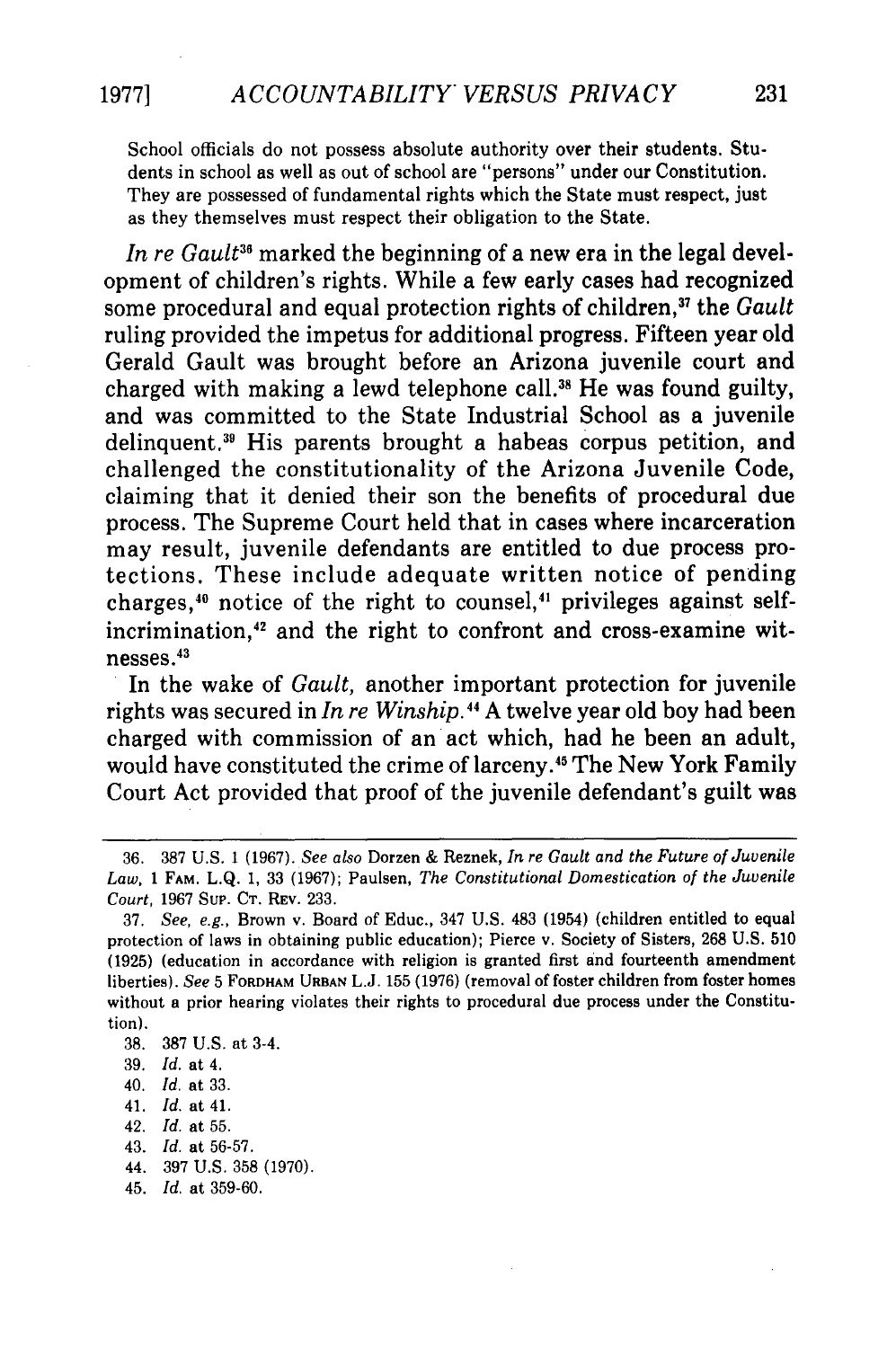to be by a "preponderance of the evidence."<sup>46</sup> The family court found the defendant guilty, $47$  and the court of appeals affirmed. $48$ The United States Supreme Court reversed,<sup>49</sup> holding that a finding of proof beyond a reasonable doubt is required for conviction when a juvenile is charged with an act which would be a crime if committed **by** an adult.50

The minor's right to privacy was first judicially recognized in *Merriken v. Cressman. 1* **A** junior high school student sought to enjoin implementation of a school's drug prevention program whose stated purpose was to aid school authorities in identifying potential drug abusers. Identification was to be **by** means of a questionnaire about family relationships and rearing. The district court issued an injunction against use of the questionnaires stating, "[tihe fact that the students are juveniles does not in any way invalidate their right to assert their Constitutional right to privacy."<sup>52</sup> Examining the proposed program, the *Merriken* court concluded that the questionnaire was of a **highly** personal nature; furthermore, the means used to inform the students and their parents about the program's methods and goals did not approach the status of "informed consent."<sup>53</sup> Finally, the court noted that the testing methodology was of suspect statistical validity.5'

53. *Id.* at 918-20. The court noted:

The facts as stated show that the letters to the parents [describing the testing programl were "selling devices" aimed at gaining consent without giving negative information that would make the parents completely aware of "the relevant circumstances and likely consequences" of the Program. Mr. Streit, the man who conceived the **CP1** program, admitted that the letter to the parents gave only **one** side of the test picture. There were no statements to the parents concerning the self-fulfilling prophecy, scapegoating of those children who opted not to participate or the ultimate use of the data as it would affect their children and law authorities who might find it necessary to use that information to learn more about the drug situation in the local community.

54. *Id.* at 920. The only objective of the program was to identify patterns of answers similar to those given **by** marijuana, amphetamine and **LSD** users. No mention of drugs was made in the questionnaire, and there was no attempt to define what was meant by "drug

232

<sup>46.</sup> N.Y. FAMILY COURT AcT § 744(b) (McKinney 1970), *as amended,* (McKinney Supp. 1976).

<sup>47. 397</sup> U.S. at 360.

<sup>48. 24</sup> N.Y.2d 196, 247 N.E.2d 253, 299 N.Y.S.2d 414 (1969).

<sup>49. 397</sup> U.S. at 361.

**<sup>50.</sup>** *Id.* at 367.

<sup>51. 364</sup> F. Supp. 913, 918 (E.D. Pa. 1973).

<sup>52.</sup> *Id.* at 918.

*Id.* at 919.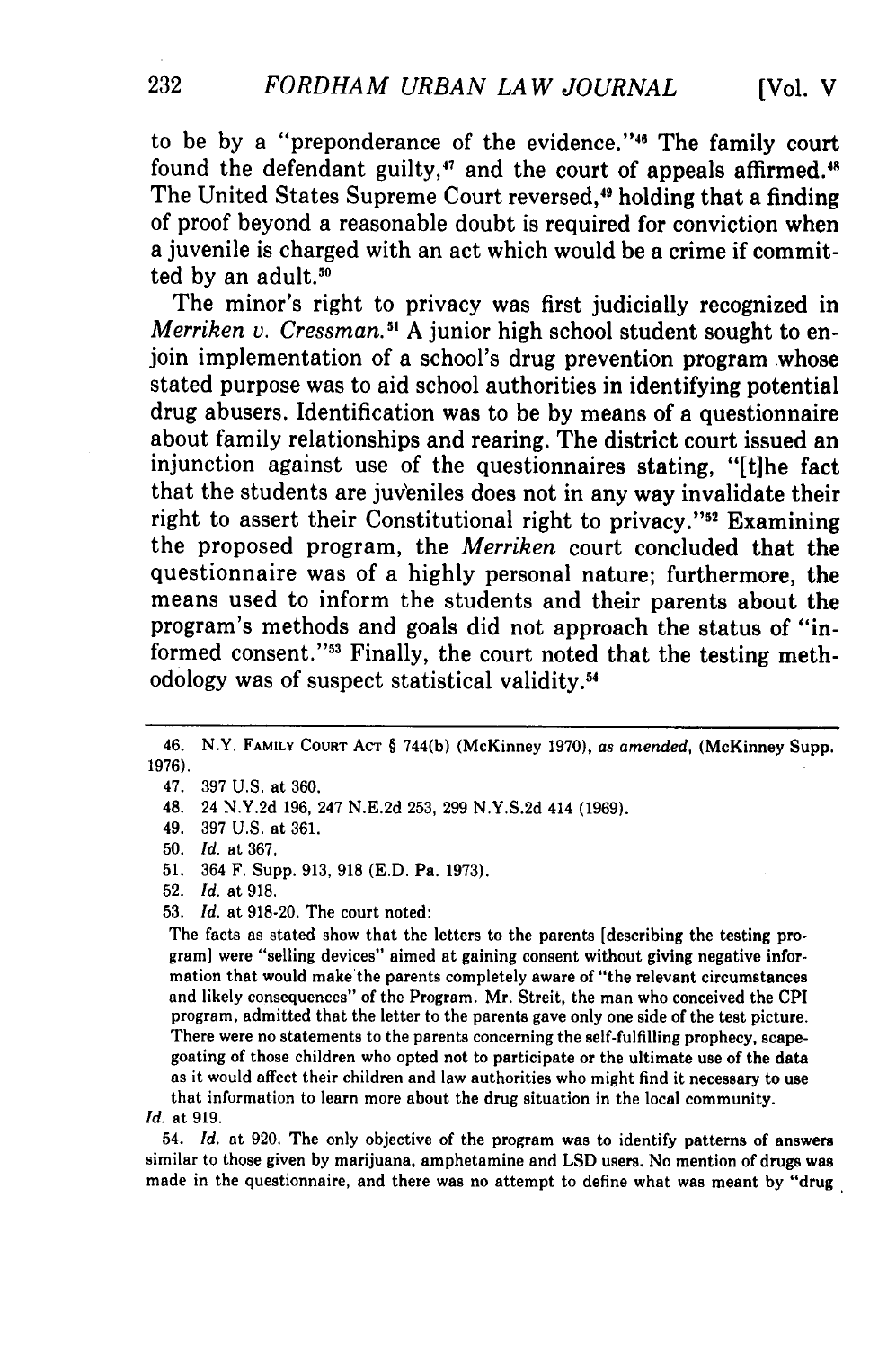*Merriken's* criticisms of the school's program deserve serious consideration in the analysis of all investigatory or diagnostic procedures involving institutionalized children. Unless a state program is clearly outlined, has a stated purpose, and employs methods which have been proven effective, it should be enjoined, pending investigation.5 A casual goal of ascertaining whether the institutionalized child is happy or unhappy is perhaps as unconstitutional as it is unrealistic. Institutionalized children frequently suffer from problems which markedly separate them from the majority of other youths. Physical segregation of these so-called "problem" children often crystallizes the emotional and psychological distinctions which are at the root of their behavioral difficulties. Subjecting such a child to an interview by a state representative completely strange to the child, and unfamiliar with his background, is an invasion of the personality of that child. Permitting such interviews without prior development of therapeutically tested procedures is a reckless approach at best.

While privacy is an emerging right, its place among the fundamental liberties is secure. The *Merriken* court stated: "This Court would add that the right to privacy is on an equal or possibly more elevated pedestal than some other individual Constitutional rights and should be treated with as much deference as free speech."<sup>56</sup>

Privacy rights of minors have been further enhanced by several recent decisions dealing with the right to receive an abortion. In *Foe v. Vanderhoo, <sup>57</sup>*a minor plaintiff contended that a Colorado statute which required parental consent to an abortion violated her right to privacy as guaranteed by the first, ninth and fourteenth amendments. Two central issues were presented to the court. First, did the right to privacy as developed in *Roe v. Wade*<sup>58</sup> and *Doe v. Bolton*<sup>59</sup>

- 58. 410 U.S. 113 (1973).
- 59. 410 U.S. 179 (1973).

abuse." The study did not indicate what a potential drug user was, and it did not clearly establish the correlation of the testing methods employed to the intended results.

<sup>55.</sup> One commentator has suggested a broad test to evaluate the appropriateness of state testing methods: "The proper criteria can readily be drawn from Supreme Court decisions protecting other 'fundamental rights' from state intrustion—that is, has the need for the state intervention been convincingly identified, and is there a close correspondence between that need and the means proposed to satisfy that need?" Burt, supra note 7, at 127.

<sup>56. 364</sup> F. Supp. at 918.

<sup>57. 389</sup> F. Supp. 947 (D. Colo. 1975).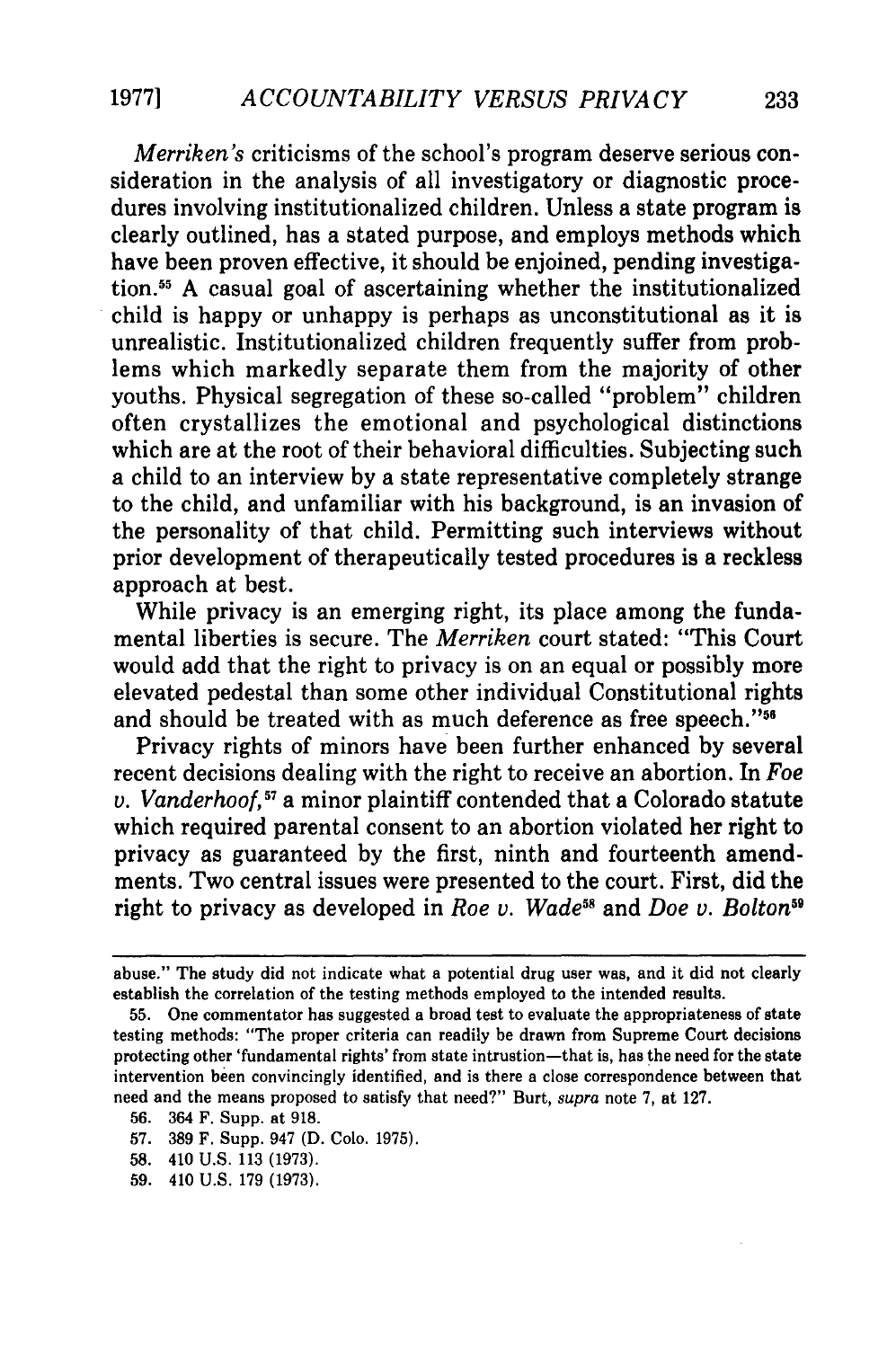extend to minors? Second, did any compelling state interests $60$  justify the difference in treatment between minors and adults? On both issues, the *Foe* court ruled in favor of the right to privacy; no sufficient state interest in discriminating was discerned. Adopting the Supreme Court's rationale in *Roe v. Wade,* the court classified privacy as a right which is "a personal one guaranteeing to the individual the right to make basic decisions concerning his or her life without interference from the government,"<sup>61</sup> and concluding that " $[m]$ inors are entitled to this personal right as well as adults." $2^{10}$ 

The *Foe* court indicated that some state regulation infringing the right to privacy may be appropriate.<sup>63</sup> Such infringement is no casual matter:<sup>64</sup>

Thus the state may infringe on the constitutional right to privacy; however, before it may do so, it must demonstrate interests so compelling as to justify the intrusion on the fundamental right involved. The legislation must be narrowly drawn and confined or restricted to the compelling state interests.

Recently, in *Planned Parenthood v. Danforth,"5* the Supreme Court of the United States upheld the minor's right to privacy in an abortion situation. Striking down Missouri's parental consent law, the Court emphatically stated that the minor's right to privacy was the same as that enjoyed by an adult: "Constitutional rights do not mature and come into being magically only when one attains the state-defined age of majority. Minors, as well as adults, are protected by the Constitution and possess constitutional rights."<sup>66</sup>

It is apparent that the child has a clear and unequivocal right to privacy. He is entitled to the same constitutional protections given

**63. 389** F. Supp. at 954.

**65. 96 S.** Ct. **2831 (1976).**

**66.** *Id.* at 2843.

234

*<sup>60.</sup> See* note **26** *supra.*

**<sup>61. 389</sup>** F. Supp. at **953,** *citing* Roe v. Wade, 410 **U.S. 113, 152-53 (1973).**

**<sup>62. 389</sup>** F. Supp. at **953.** In Coe v. Gerstein, **376** F. Supp. **695 (S.D.** Fla. **1973),** rev'd *on other grounds,* 417 **U.S. 281** (1974), a similar controversy resulted in the invalidation of a Florida parental consent statute. The court declared, **"[A]** pregnant woman under **18** years of age cannot, under the law, be distinguished from one over **18** years of age in reference to 'fundamental', *'personal',* constitutional rights." **376** F. Supp. at **698.**

<sup>64.</sup> *Id., citing* Roe v. Wade, 410 **U.S. 113, 155-56 (1973).** The court indicated that "[aifter careful consideration of the issues involved, we find that [the consent statute] as it relates to the necessity of parental or guardian consent in order for minors to obtain legal abortions is unconstitutional. The statute is overbroad in its reach and is violative of the fundamental right to privacy." *Id.* at **951.**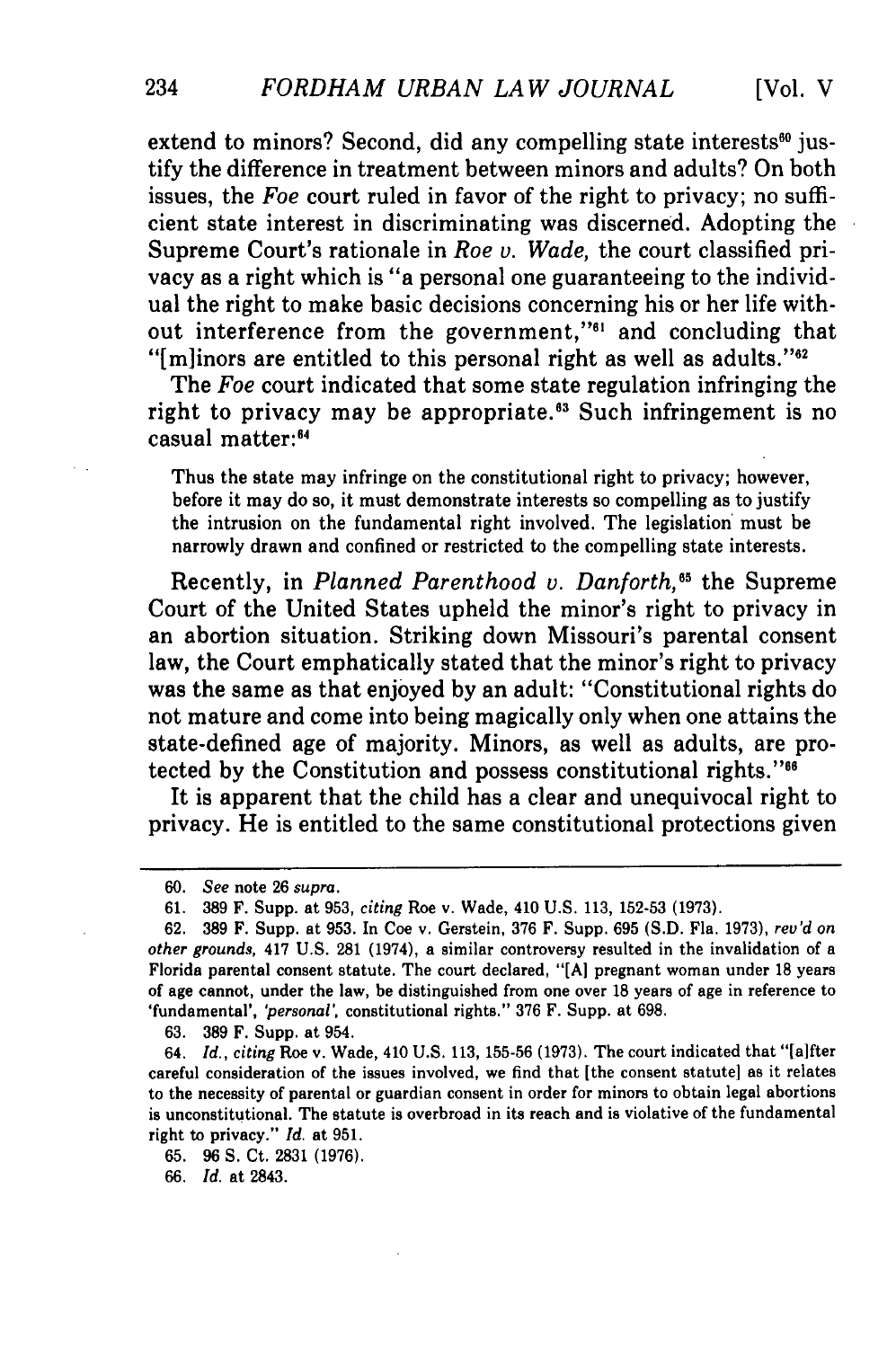to adults, and he is subject to the same reasonable level of state control.<sup>67</sup> Age alone is not a factor of sufficient weight to affect the liberties of institutionalized emotionally-disturbed children. Absent a compelling state interest, invasion of personality must be prohibited, regardless of a patient's position in the family or ability to act independently of others.

#### **IV. Privacy in an Institutional Setting**

Recent decisions recognizing the child's right to privacy compel re-examination of the state's administrative and supervisory role in providing care and maintenance for institutionalized children. Catch-all classification of procedures as being "for the child's welfare" falls far short of the "compelling state interest" standard.<sup>68</sup> The state has an interest in protecting child welfare; and that interest permits the state to exercise greater authority over juveniles than over adults.<sup>69</sup> Equally apparent is the state's interest in supervising the operations of custodial institutions within its jurisdiction. Yet even if these interests are deemed "compelling," state infringement upon privacy rights must be kept within the confines of narrowly drawn regulations, restricted solely to the compelling interest.

Courts have repeatedly held that persons placed in institutions have a constitutional right to receive treatment reasonably calculated to produce some cure or alleviation of symptoms." To meet this end, elaborate conditions have at times been imposed on institutional directors and public funding officials. In *Wyatt v. Stickney,7'* a federal district court took steps to correct horrendous conditions in Alabama's institutions for the mentally ill. "Minimum Constitutional Standards for Adequate Treatment of the Mentally Ill"72 were drawn up; no less than thirty-five separate

<sup>67.</sup> *See* note 55 *supra.*

<sup>68.</sup> *See* note 26 *supra,* and accompanying text.

<sup>69.</sup> *See, e.g.,* Ginsberg v. New York, 390 U.S. 629 (1968); Kent v. United States, 383 U.S. 541 (1966); Prince v. Massachusetts, 321 U.S. 158 (1944).

<sup>70.</sup> Morales v. Turman, 383 F. Supp. 53 **(E.D.** Tex. 1974), *rev'd on other grounds,* 535 F.2d 864 (5th Cir. 1976); Welsch v. Likins, 373 F. Supp. 487 **(D.** Minn. 1974); New York State Ass'n for Retarded Children, Inc. v. Rockefeller, 357 F. Supp. 752 (E.D.N.Y. 1973); Wyatt v. Stickney, 344 F. Supp. 373 (M.D. Ala. 1972), *modified sub nom.* Wyatt v. Aderholt, 503 F.2d 1305 (5th Cir. 1974); Martarella v. Kelley, 349 F. Supp. 575 (S.D.N.Y. 1972).

<sup>71. 344</sup> F. Supp. 373 (M.D. Ala. 1972), *modified sub nom.* Wyatt v. Aderholt, 503 F.2d 1305 (5th Cir. 1974).

<sup>72. 344</sup> F. Supp. at 379.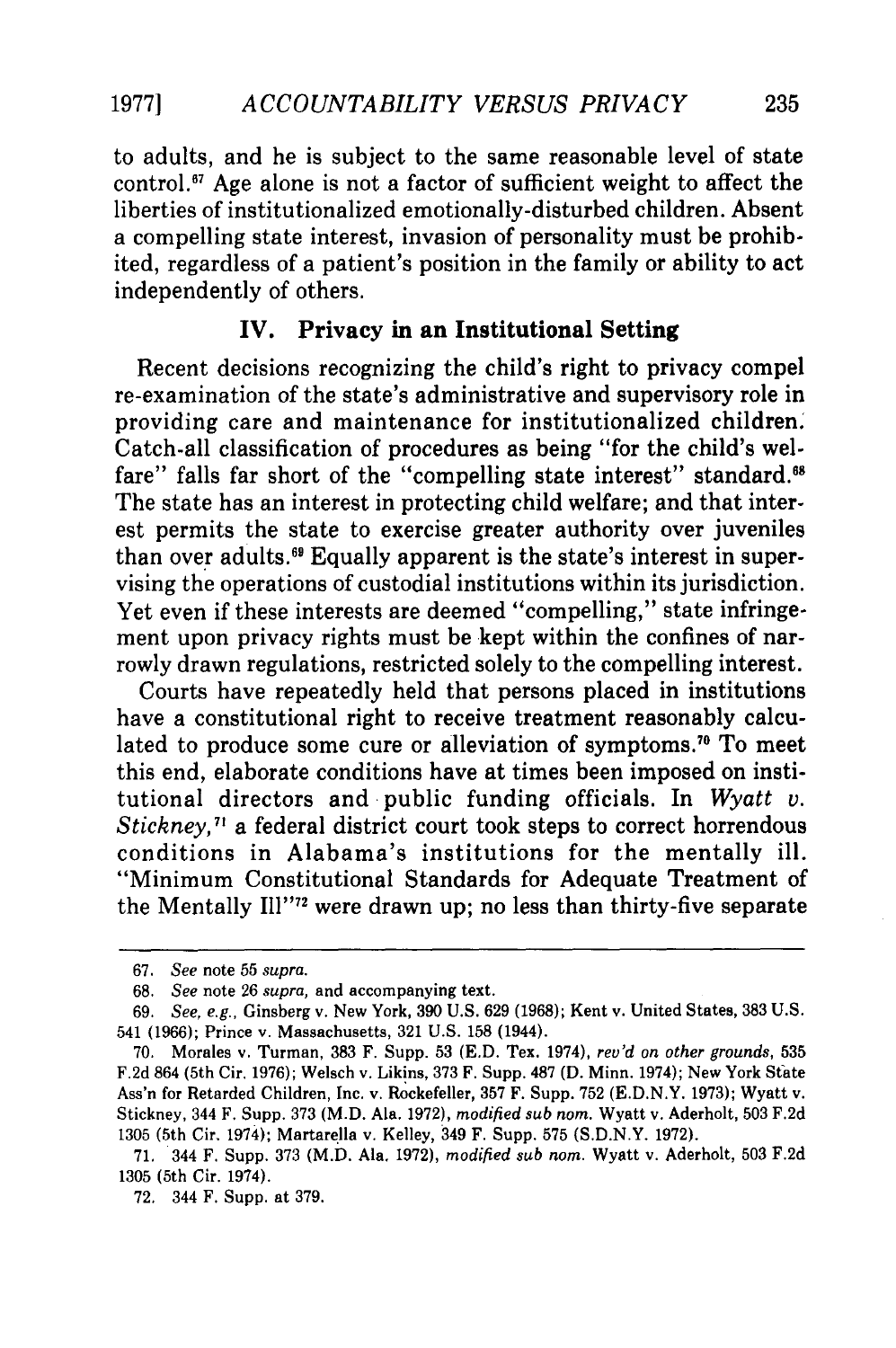conditions for promoting a "Humane Psychological and Physical Environment"73 were promulgated. Significantly, the first condition stated "[platients have a right *to privacy* and dignity."74

Commercial exploitation of mental patients has been restrained when their privacy rights have been infringed. In *Commonwealth v. Wiseman,75* a motion picture producer obtained permission to film inmate conditions at the Massachusetts Correctional Institution at Bridgewater. Permission was conditioned upon the producer's "fully protecting" inmate rights and requiring that he not photograph patients without first obtaining written releases. However, very few releases were obtained. The court concluded that the defendant producer had not fulfilled his agreement to protect the rights of the patients and enjoined commercial showing of the film.<sup>7</sup>

The rights of institutionalized children should be protected to the greatest extent possible. At a minimum, the state should be required to adopt professionally-determined and therapeuticallytested investigation procedures, employ competent professional investigators, and take all necessary steps to avoid interrupting the treatment which the children receive in the institution. For emotionally disturbed children, this treatment centers on the healing and development of the personality. Investigators should be thoroughly briefed on each child's case history<sup> $77$ </sup> and should prepare questions in advance. Any other procedure interrupts the course of therapy and is inconsistent with the children's privacy rights which clearly extend to children.<sup>7</sup>

**78.** Included in this category are the right to acquire the intellectual and emotional skills necessary to achieve individual aspirations and to cope effectively in our society, and, for those who need remedial services, the right to care and treatment. *See* **JOINT** COMMISSION **ON MENTAL** HEALTH OF CHILDREN, **CRISIS IN MENTAL** HEALTH 3 (1969). Child care professionals consider emotional relationships as extremely vital to the disturbed child, who has often witnessed destruction of key relationships. The child has often learned to suppress his or her feelings or to suffer the agony of replacement; forcing such a child to reveal his or her feelings to a stranger would undo much of what has been accomplished **by** therapy. See GEISER, *supra* note **77,** ch. **5.**

<sup>73.</sup> *Id.* at 379-86.

<sup>74.</sup> *Id.* at 379.

<sup>75. 356</sup> Mass. 251, 249 N.E.2d 610 (1969), *cert. denied,* 398 U.S. 960 (1970).

<sup>76.</sup> *Id.* at 259, 249 N.E.2d at 610.

<sup>77.</sup> Full knowledge of each child's case is stressed upon those who work with children. *See generally,* **A. FREDERICKSEN** and P. **MULLIGAN,** THE **CHILD AND** His **WELFARE** (3d ed. **1972);** L. **GEISER,** THE **ILLUSION** OF **CARING** (1973); **J. GOLDSTEIN, A. FREUD AND A.J. SOLNIT, BEYOND THE** BEST INTERESTS OF THE **CHILD** (1973).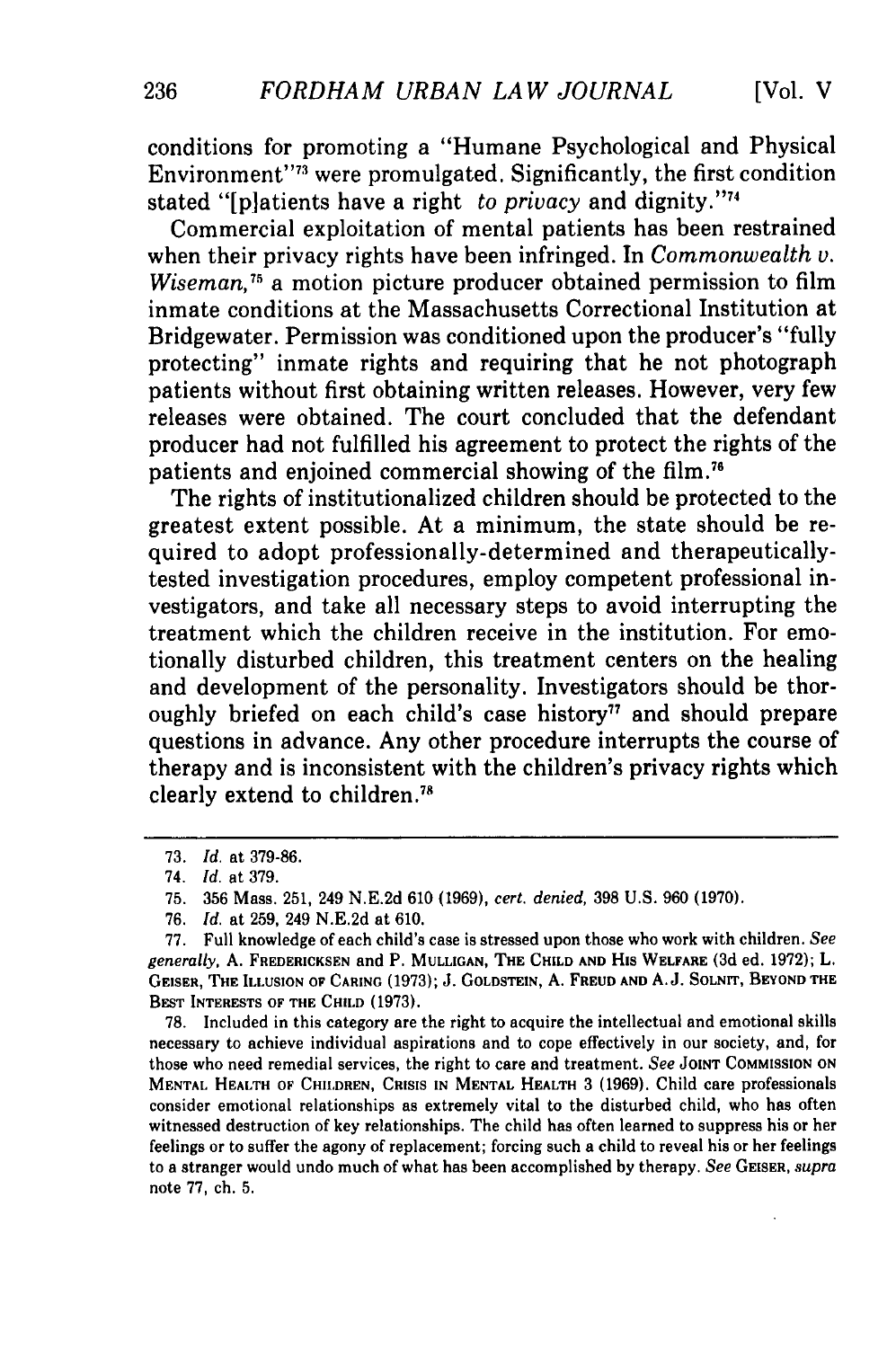The availability of other sources of information, such as inspection of facilities, observation of children in programs, and auditing of books,79 makes it unlikely that the state's compelling interest can be served only **by** actual interviews of patients. Even if such interviews are required, the state should be made to disclose their objectives and the questions to be asked." The questions could then be reviewed **by** institutional directors and the children could be psychologically prepared for the visit.<sup>81</sup>

#### **V. Conclusion**

While the right of privacy is not absolute, $s<sup>2</sup>$  it is constitutionally protected<sup>83</sup> and it does extend to children.<sup>84</sup> Children have been recognized as "persons" within the meaning of the Constitution<sup>85</sup> and have been accorded rights equal to those enjoyed by adults.<sup>86</sup> These rights have been held to preclude the need for parental consent to abortion<sup>87</sup> and to prohibit school authorities from requiring students to bare personal memories and experiences.<sup>88</sup>

The basis for state intervention in the lives of juveniles usually springs from a desire to act "in the best interests of the child." But this phrase can be a convenient excuse rather than a viable stan**dard.8 1** It **is** unreasonable to think that the best interests of the child

- 85. *Id.*
- 86. *Id.*

<sup>79.</sup> N.J. **STAT. ANN.** §§ 30:1-14 to **1-15** (West Supp. **1976)** expressly mandate the availability of these and other sources of information. See notes 3-4 *supra.*

<sup>80.</sup> In New Jersey, at least, present procedure does not include making available precise lists of interview questions, but rather general lists of potential inquiries. Robert B. Nicholas, Acting Chief of the Bureau of Residential Services of DYFS indicated that: "We will provide *a general list* of client questionnaires *subsequent to the completion of the last interview.* This is a Bureau policy which must be adhered to in order to avoid the coaching of residents." Letter from Robert B. Nicholas to Rev. Robert J. Vitello, Director of Mount Saint Joseph's Children's Center, Totowa, N.J. (August 17, 1976) (emphasis added).

**<sup>81.</sup>** *See* text accompanying note 26 *supra.*

<sup>82.</sup> *See* note 26 *supra* and accompanying text.

<sup>83.</sup> *See* notes 27-31 *supra* and accompanying text.

<sup>84.</sup> *See* notes 51-67 *supra* and accompanying text.

<sup>87.</sup> *See* notes 57-66 *supra* and accompanying text.

<sup>88.</sup> *See* notes 51-56 *supra* and accompanying text.

<sup>89.</sup> Several child psychologists have urged the adoption of a new standard to replace the much-criticized "best interests" guideline:

Even though we agree with the manifest purpose of the "in-the-best-interests-of-the child" standard, we adopt a new guideline for several reasons. First, the traditional standard does not, as does the phrase "least detrimental" [the proposed new stan-